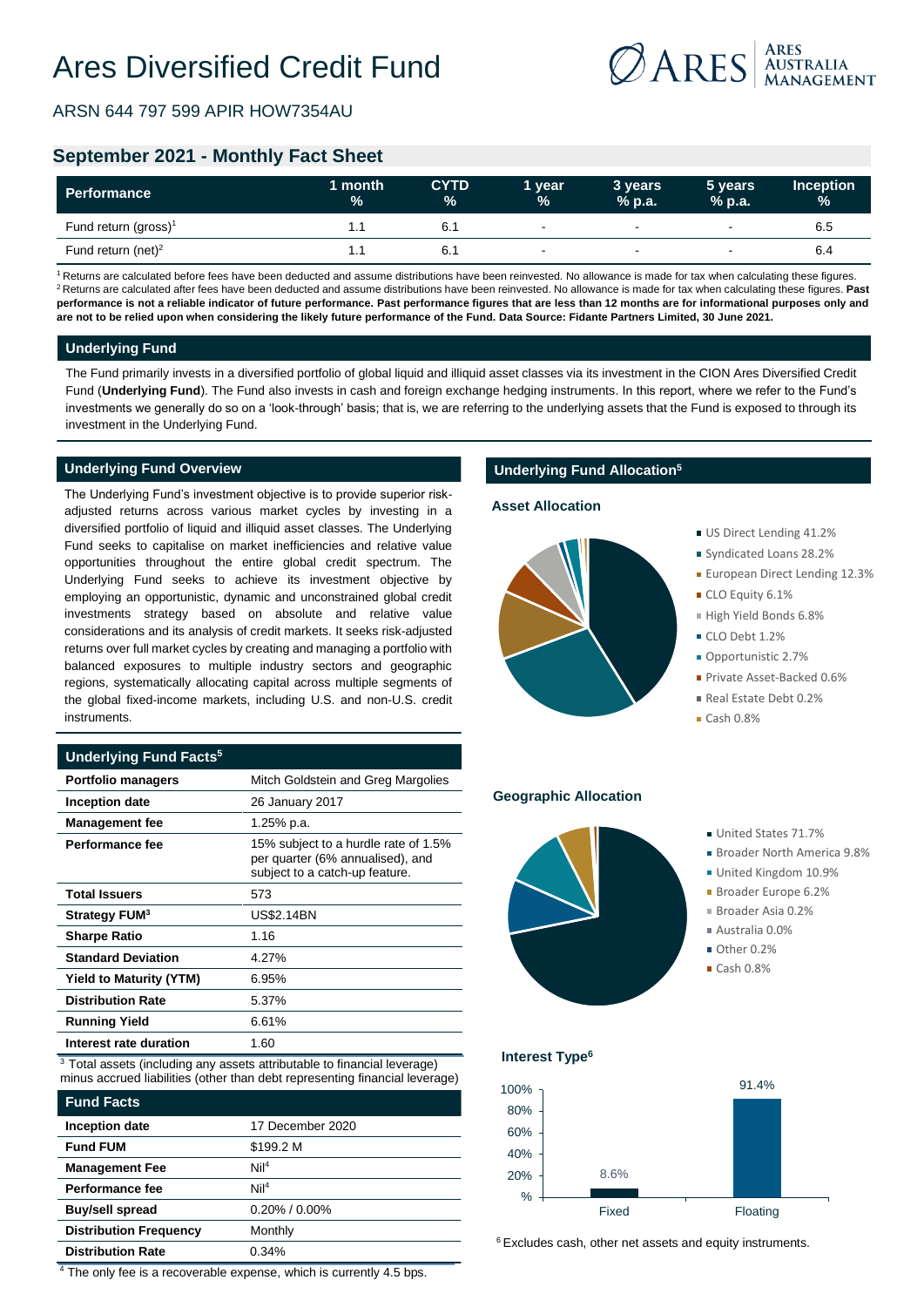

| <b>Underlying Fund Top 10 Holdings<sup>5</sup></b> |         |  |
|----------------------------------------------------|---------|--|
| <b>TurnPoint Services</b>                          | 1.3%    |  |
| CEP V I 5 Midco Limited (aka Mak System)           | $1.2\%$ |  |
| DigiCert                                           | 1.0%    |  |
| DecoPac, Inc.                                      | 1.0%    |  |
| <b>High Street Insurance Partners</b>              | 0.9%    |  |
| <b>True Potential Group Limited</b>                | 0.9%    |  |
| Sympir Software, Inc.                              | 0.8%    |  |
| Pluralsight, Inc.                                  | 0.8%    |  |
| Dr Scholl's (Scholl's Wellness Company)            | 0.7%    |  |
| Commercial Trailer Leasing, Inc.                   | 0.7%    |  |

| Underlying Fund Industry Allocation <sup>5</sup> |       |  |
|--------------------------------------------------|-------|--|
| Software & Services                              | 20.9% |  |
| <b>Health Care Equipment &amp; Services</b>      | 9.3%  |  |
| Structured Products (CLOs & Private ABS)         | 8.1%  |  |
| <b>Consumer Services</b>                         | 7.8%  |  |
| Commercial & Professional Services               | 7.8%  |  |
| <b>Diversified Financials</b>                    | 7.4%  |  |
| Capital Goods                                    | 7.2%  |  |
| Insurance                                        | 6.1%  |  |
| Other                                            | 24.5% |  |
| Cash                                             | 0.8%  |  |

<sup>5</sup>As of 30 September 2021. Holdings and allocations, unless otherwise indicated, are based on the total portfolio and subject to change without notice. Data shown is for informational purposes only and not a recommendation to buy or sell any security.



<sup>6</sup>**As of 30 September 2021. Returns of the CION Ares Diversified Credit Fund Class I Shares. Returns are in USD and include reinvestment of distributions and reflect fund expenses inclusive of recoupment of previously provided expense support. The estimated expense ratio is 3.52%. Expense ratios are annualised and calculated as a percentage of estimated average net assets. Share values will fluctuate, therefore if repurchased, they may be worth more or less than their original cost. Past performance is not indicative of future results. The performance shown is on a 'look-through' basis to the performance of the Underlying Fund. The performance of the Fund may not exactly replicate the performance of the Underlying Fund.**

## **Market Overview**

Global risk assets were positive in the third quarter owing to increased vaccination rates, continued fiscal support, and COVID cases falling from their recent peak in the U.S.; however, inflation concerns, global supply chain issues, an increase in Treasury yields and the ongoing labor shortage lead to market volatility in September, significantly impacting relative returns. Equities (proxy: S&P 500) fell -4.65% in September, the largest monthly decline since March 2020, and returned +0.58% for the quarter while traditional fixed income (proxy: Bloomberg Barclays U.S. Agg) generated a modest +0.05% for the quarter, due in part to a -0.87% decline in September. Conversely, leveraged credit assets were relatively insulated from September's volatility and were a source of stable, consistent returns throughout the quarter. Within liquid credit, syndicated loans (proxy: Credit Suisse Leveraged Loan Index) and high yield bonds (proxy: ICE BofA High Yield Master II Index) returned +1.13% and +0.94% during Q3'21, respectively, outperforming equities and traditional fixed income behind steady demand from institutional and retail investors. Deployment within the middle market was robust as M&A activity remained strong across the U.S. and Europe, and financials continued to improve as inflation concerns did not materialize. Notably, \$1.11 trillion of M&A volume came to market across the U.S. and Europe in Q3'21, the most active quarter in over a decade<sup>1</sup>, contributing to robust public and private market investment opportunities. Within Alternative Credit, CLO markets remained active with steady new issuance and stable secondary market spreads.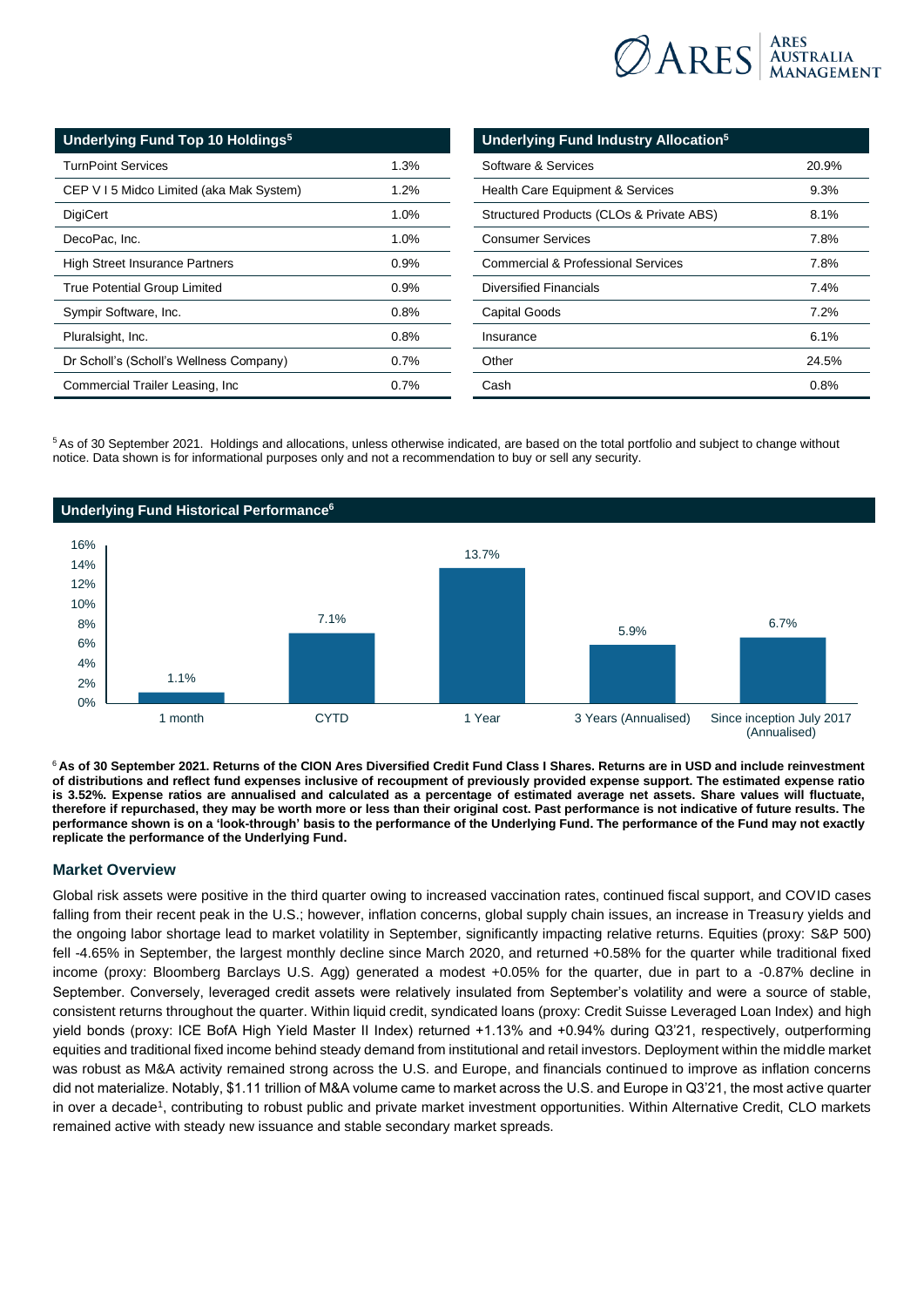

## **Underlying Fund Commentary**

The Underlying Fund actively deployed capital across public and private markets throughout the quarter, benefitting from various macroeconomic, fundamental, and technical trends across credit markets. Notably, each of the Underlying Fund's underlying asset categories delivered positive returns for the quarter, underscoring our ability to identify attractive opportunities across the liquidity spectrum. The Underlying Fund's U.S. direct lending allocation was the leading contributor to returns as issuer fundamentals remained healthy while structural protections continued to preserve a healthy illiquidity premium amidst continued yield compression in liquid markets. The Underlying Fund's allocation to European direct lending continued to be a source of positive returns as well and was increased during the quarter amidst elevated M&A activity in the region. Shifting to liquid credit, syndicated loans were the second leading contributor to performance and the allocation was increased during the quarter due to a supportive technical environment. Loan funds saw +\$8 billion of retail inflows during the quarter while August and September also brought record breaking months of CLO formation<sup>2</sup>. Within this cohort, we continued to participate in deals where our liquid credit and direct lending teams collaborate for differentiated insights, preferred economics and favorable allocations relative to the broader market. The allocation to high yield bonds was increased as well due to strong technicals, though to a lesser degree when compared to syndicated loans. Within Alternative Credit, the exposure to CLOs was reduced further as we took advantage of secondary market conditions and took profits on positions previously acquired at a discount. While reduced on a relative basis, we expect to increase the allocation to CLO equity in the near term through new issue transactions. The Underlying Fund's Opportunistic allocation generated the strongest return for the quarter, and the allocation was recently increased as we continue to participate in differentiated deals sourced through the power of the Ares platform. Overall, the Underlying Fund continues to maintain a diversified investment posture given the asymmetrical return profile of credit assets, with an emphasis towards defensive industries and directly originated assets.

#### **Portfolio Contribution by Asset Category\***

| Asset Class *                   | <b>Contribution</b> |
|---------------------------------|---------------------|
| <b>US Direct Lending</b>        | Positive            |
| <b>Syndicated Loans</b>         | Positive            |
| <b>European Direct Lending</b>  | Positive            |
| <b>HY Bonds</b>                 | Positive            |
| Alternative Credit: CLO Equity  | Positive            |
| Opportunistic                   | Positive            |
| Alternative Credit: CLO Debt    | Positive            |
| Alternative Credit: Private ABS | Positive            |
| IRE Debt                        | Positive            |

\*Presented in order of contribution to Fund returns. As of September 30, 2021.

## **Outlook**

While the market backdrop has been generally positive in 2021, investors are beginning to feel the pressure from mixed economic and political headlines. Factors such as central bank policy, inflation and the debt ceiling are top of mind and, as shown by September's volatility, could drive choppy market conditions heading into year-end. Specific to the US Federal Reserve (Fed), officials have signaled they will begin slowing bond purchases as early as November, and the recent lackluster jobs report is unlikely to alter current plans to taper or raise interest rates in the near future. On the inflation front, while many believe this is transitory, the period has lengthened, leading to recent weakness in consumer spending. Additionally, as 3Q corporate earnings season begins, many are wondering how supply chain disruptions and higher energy prices will impact corporate fundamentals. Shifting to Washington, while a debt ceiling agreement was reached on October 8, the topic could potentially fuel investor angst moving forward due to its short term nature combined with a divided legislative branch. With these headlines dominating the news cycle, it would not be surprising to see bouts of volatility in the near-term future. However, despite these negative factors, the economy is on track for steady expansion and recovery. We believe our scaled platform, tenured experience and cycle-tested investment process will allow us to successfully navigate these changing market environments and take advantage of any short-term bouts of volatility in the coming months. We appreciate your support as we seek to generate attractive risk-adjusted returns.